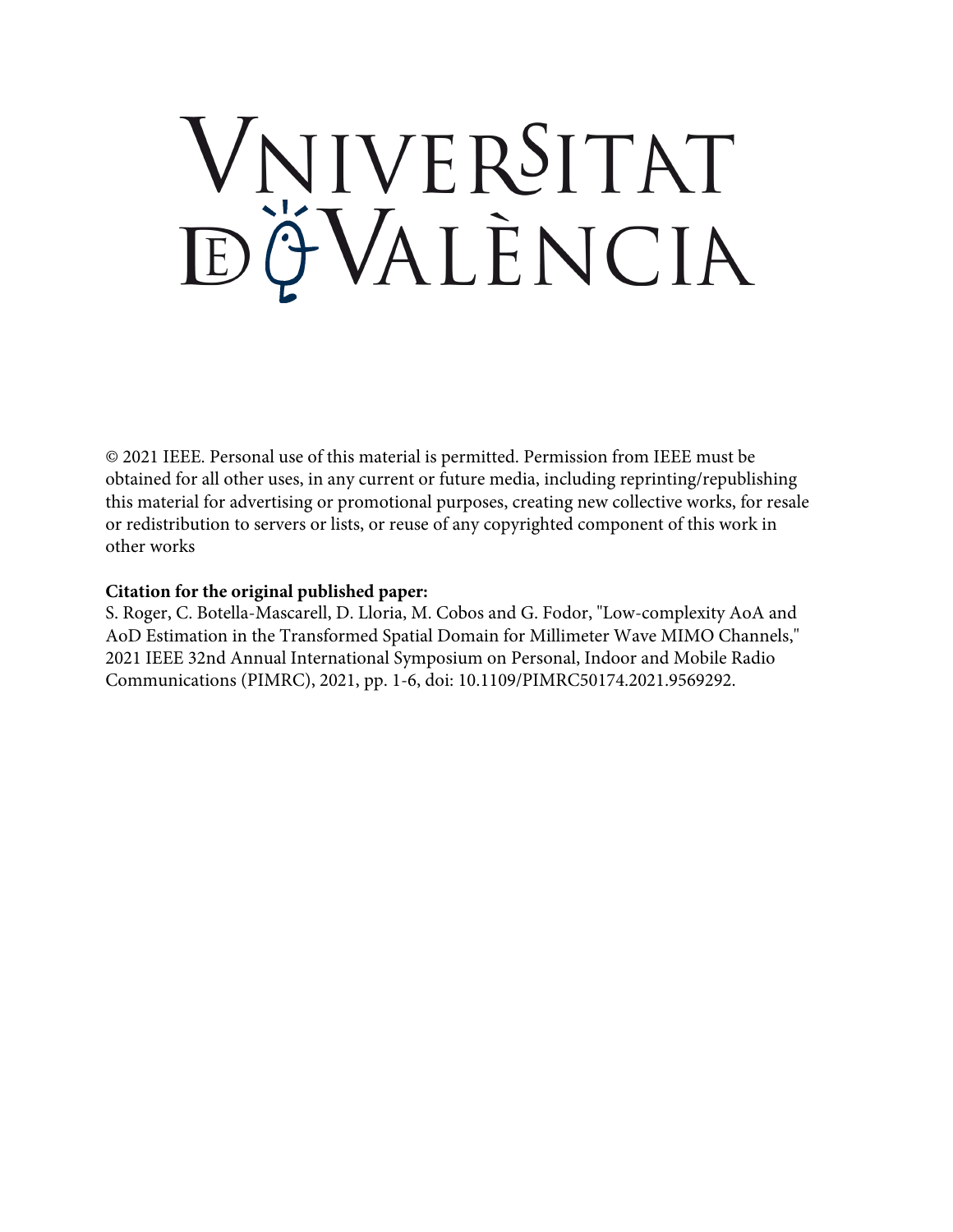## Low-complexity AoA and AoD Estimation in the Transformed Spatial Domain for Millimeter Wave MIMO Channels

Sandra Roger, Carmen Botella-Mascarell, Diego Lloria, Maximo Cobos

*Computer Science Department Universitat de Valencia `* 46100 Burjassot (Valencia), Spain sandra.roger@uv.es

Gábor Fodor *Ericsson Research KTH Royal Institute of Technology* 16400 Stockholm, Sweden gaborf@kth.se

*Abstract*—High-accuracy angle of arrival (AoA) and angle of departure (AoD) estimation is critical for cell search, stable communications and positioning in millimeter wave (mmWave) cellular systems. Moreover, the design of low-complexity AoA/AoD estimation algorithms is also of major importance in the deployment of practical systems to enable a fast and resource-efficient computation of beamforming weights. Parametric mmWave channel estimation allows to describe the channel matrix as a combination of direction-dependent signal paths, exploiting the sparse characteristics of mmWave channels. In this context, a fast Transformed Spatial Domain Channel Estimation (TSDCE) algorithm was recently proposed to perform parametric channel estimation with low complexity, which in turn results in a full characterization of the transmitting and receiving angles for dominant signal paths. In this paper, we analyze the AoA/AoD estimation capability and accuracy of the TSDCE algorithm in detail. We find that the TSDCE algorithm has a significant performance advantage with respect to the traditional approach, which is based on frequency domain processing, in complexityconstrained environments, especially at high signal-to-noise ratios.

*Index Terms*—mmWave, channel estimation, MIMO, analog beamforming, transformed spatial domain

#### I. INTRODUCTION

Millimeter wave (mmWave) communications are one of the main technology drivers towards achieving high data rates in 5G and beyond 5G (B5G) systems. Their use was motivated by the scarcity of radio spectrum in conventional cellular bands [1], [2]. Communication in high frequency bands, however, poses a major challenge due to high propagation losses. To compensate for such propagation losses, mmWave systems implement beamforming techniques with highly directional beams that increase the gain of the link between transmitter (Tx) and receiver (Rx). This gain is achieved in practice by using antenna arrays with a high number of elements (in the order of several tens or hundreds), taking advantage

of the small physical size of the antenna elements at these frequencies, which makes their implementation feasible.

B5G networks, such as 6G, will continue exploring the use of mmWave frequencies, extending the spectrum usage to the Terahertz (Hz) frequency range. Improved channel models, including aspects such as spatial and frequency consistency, are required to properly model communication in these bands [3]. In fact, advanced and fast channel estimation is a cornerstone step in any localization and sensing method. B5G/6G enablers, such as beamspace processing for accurate positioning, highly rely on obtaining profiles of channel angles and delays. Actually, estimation of the angle of arrival (AoA) and angle of departure (AoD) are fundamental to dynamically manage the beams, specially in non line-of-sight conditions. An example of advanced AoA and AoD tracking can be found in, for instance, [4].

This paper focuses on assessing the AoA and AoD estimation capability of a method previously proposed to estimate parametric mmWave multiple input multiple output (MIMO) channels in the transformed spatial domain, referred to as Transformed Spatial Domain Channel Estimation (TSDCE) [5]. The TSDCE method relies on a specific discrete Fourier transform (DFT)-based codebook of analog beamforming vectors, ordered in a way such that the observation matrix corresponds to the two-dimensional DFT (2D-DFT) of a sum of complex sinusoids in additive white Gaussian noise (AWGN). Since each sinusoid characterizes an angular component of the multipath channel between the Tx and Rx nodes in what is called the transformed spatial domain, the AoA and AoD of the multiple paths can be estimated from their associated sinusoids in the mixture. In [5], we evaluated the joint performance of the AoAs, AoDs and the path complex coefficients estimation, using the normalized mean square error (NMSE) of the estimated channel matrix as performance metric. The results showed that the TSDCE outperformed several state-ofthe-art benchmarks at high signal-to-noise ratio (SNR). Among the selected benchmarks, the most competitive one in terms of performance is the DFT-based Channel Estimation Algorithm (DFT-CEA) proposed in [6]. DFT-CEA estimates the channel

Sandra Roger would like to thank the Spanish Ministry of Science, Innovation and Universities (RYC-2017-22101 Grant), and the Generalitat Valenciana (GVA) (GV/2020/046 Project). This work was also supported by the Spanish State Research Agency (PID2020-113785RB-100/AEI 10.13039/501100011033), and the GVA (AICO/2020/154 Project).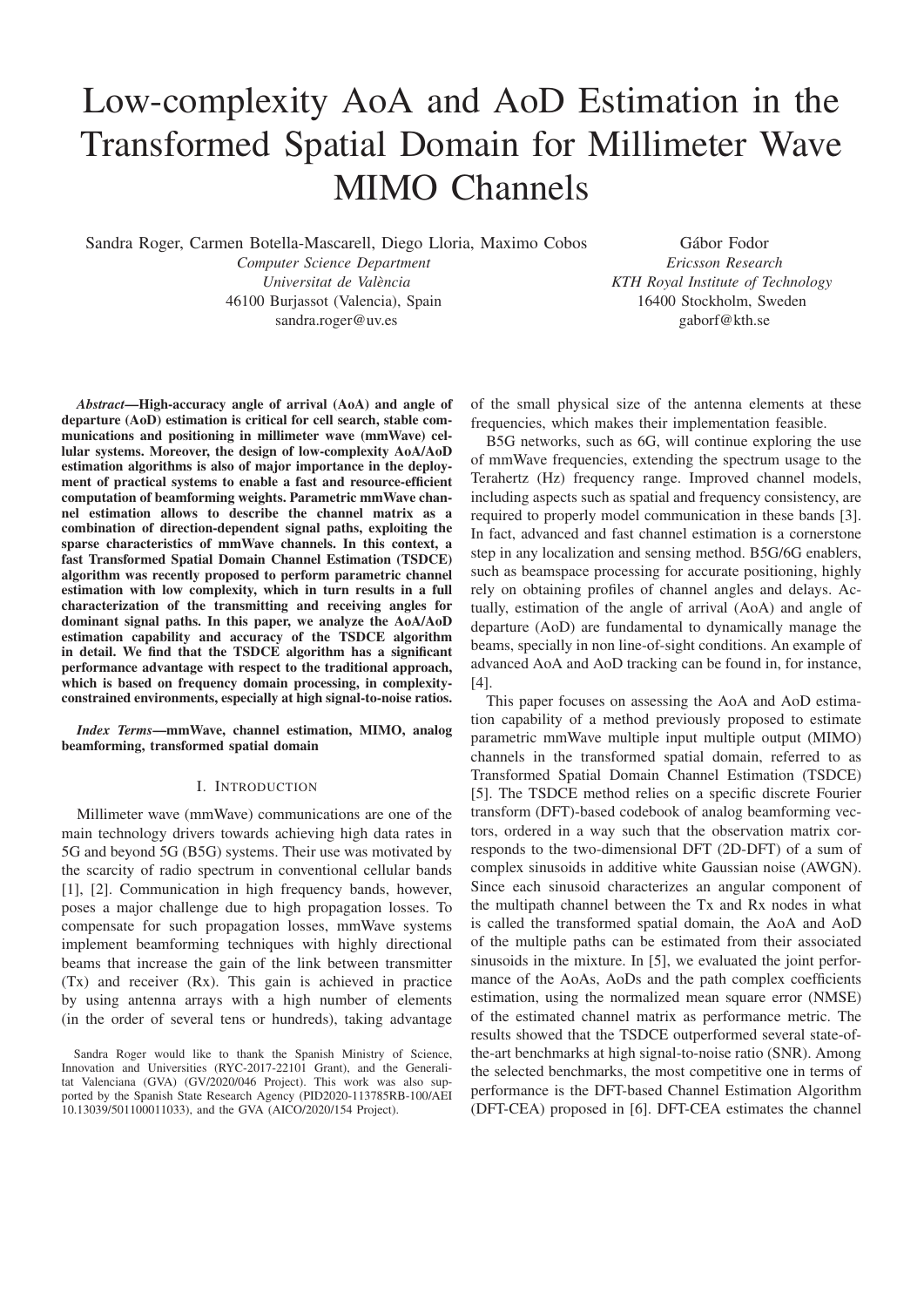in the frequency domain after applying a 2D-DFT to an initial channel estimate. This benchmark is also considered in this work for comparison.

The remainder of the paper is structured as follows. Section II describes the system model. In Section III, the selected codebook for training is described and the TSDCE method is introduced. Section IV evaluates the AoA/AoD estimation performance and complexity of the TSDCE through numerical simulations, including a comparison with the DFT-CEA scheme for benchmarking. Finally, Section V draws the main conclusions of this work.

*Notations*: Bold uppercase **A** denotes a matrix and bold lowercase **a** denotes a column vector. Superscripts <sup>∗</sup>, <sup>T</sup>, <sup>H</sup> and  $^{-1}$  denote conjugate, transpose, conjugate transpose and inverse of a matrix, respectively.  $[A]_{q,p}$  is the  $(q, p)$ -th entry of **A**, and  $||A||_F$  is the Frobenius norm.  $CN(m, \sigma^2)$  is a complex Gaussian random variable with mean m and variance  $\sigma^2$ . The magnitude and phase of a complex number are denoted by  $|\cdot|$ and  $\angle(\cdot)$ , respectively. Finally,  $\mathbb C$  and  $\mathbb R^+$  denote the set of complex and positive real numbers, respectively.

#### II. SYSTEM MODEL

#### *A. Millimeter Wave Channel and Signal Model*

The system model, depicted in Fig. 1, comprises a singleuser mmWave geometric channel, where both the Tx and Rx are equipped with a uniform linear array of  $n_t$  and  $n_r$  antenna elements, respectively.  $L$  denotes the number of scatterers, each of which contributes with a single Tx-Rx propagation path, as in [7]–[9]. The complex channel coefficient of the lth path is defined by  $\alpha_l$ ,  $l = 1, \ldots, L$ , while  $\psi_l$  and  $\phi_l$  stand for the AoA and AoD of the l-th path, respectively. The full parametric channel model is then conveniently characterized as:

$$
\mathbf{H}(\boldsymbol{\theta}) = \sqrt{n_t n_r} \sum_{l=1}^{L} \alpha_l \mathbf{a}_r(\psi_l) \mathbf{a}_t^H(\phi_l), \qquad (1)
$$

where  $\theta \triangleq [|\alpha_1|, \angle \alpha_1, \phi_1, \psi_1, \dots, |\alpha_L|, \angle \alpha_L, \phi_L, \psi_L]^T$  is the parameter vector.

This channel model assumes that the  $\alpha_l$ -s are independent identically distributed (i.i.d.) random variables with distribution  $\alpha_l \sim \mathcal{CN}(0, \sigma_\alpha^2/L)$ , while the AoAs  $(\psi_l)$  and AoDs  $(\phi_l)$ are drawn from a uniform distribution  $\in [0, 2\pi]$ . The antenna array responses at the Tx and Rx, assuming half-wavelength antenna separation, can be expressed as

$$
\mathbf{a}_t(\phi_l) = \frac{1}{\sqrt{n_t}} [1, e^{-j\pi \cos \phi_l}, \cdots, e^{-j\pi(n_t-1)\cos \phi_l}]^T, \qquad (2)
$$

$$
\mathbf{a}_r(\psi_l) = \frac{1}{\sqrt{n_r}} [1, e^{-j\pi \cos \psi_l}, \cdots, e^{-j\pi(n_r-1)\cos \psi_l}]^T.
$$
 (3)

The value of the parameter L, although unknown a priori, has been proved by measurements at mmWave frequencies to be low due to the sparseness of the channel [10]. For the sake of simplicity, the dependence of Eq. (1) on the parameter vector  $\theta$  is omitted in the following.



Fig. 1: Spatial channel model.

#### *B. Pilot-based open-loop channel estimation*

A mmWave system using analog beamforming (ABF) is considered, with Tx and Rx antennas connected to single Radio Frequency (RF) chains by means of a network of digitally controlled phase-shifters. Following previous works such as [8], the beam search space is given by a codebook comprising P and Q codewords or directions at the Tx and Rx side, respectively, which translate into quantized angles  $\bar{\phi}_p, p = 0, 1, \ldots, P - 1$  and  $\bar{\psi}_q, q = 0, 1, \ldots, Q - 1$ . For subsequent channel estimations, a pilot-based training phase is carried out. In this case, a pilot symbol is transmitted, and received, through all possible directions. Assuming that  $f_p \in \mathbb{C}^{n_t \times 1}$  and  $\mathbf{w}_q \in \mathbb{C}^{n_r \times 1}$  stand for the RF beamforming vectors at the Tx and Rx, respectively, the signal for the  $(q, p)$ th pair of directions is given by

$$
y_{q,p} = \sqrt{\rho} \mathbf{w}_q^H \mathbf{H} \mathbf{f}_p \, \mathbf{s} + \mathbf{w}_q^H \mathbf{n}, \tag{4}
$$

where  $\rho \in \mathbb{R}^+$  is the transmit power. The noise term **n**  $\sim$  $\mathcal{CN}(0, \Sigma_n)$  is a complex AWGN  $1 \times n_r$  vector with covariance  $\Sigma_n = \sigma_n^2 \mathbf{I}_{n_r}$ , where  $\mathbf{I}_{n_r}$  denotes the  $n_r \times n_r$  identity matrix. Then, the system SNR is given by  $\rho/\sigma_n^2$ . For the sake of simplicity, the symbol s is set to 1 in what follows.

The observation matrix is obtained after transmitting the pilot symbol through the  $Q \times P$  direction combinations

$$
\mathbf{Y} = \sqrt{\rho} \mathbf{W}^H \mathbf{H} \mathbf{F} + \mathbf{N} = \sqrt{\rho} \mathbf{G}(\boldsymbol{\theta}) + \mathbf{N},
$$
 (5)

where  $\mathbf{W} = [\mathbf{w}_0, \dots, \mathbf{w}_{Q-1}] \in \mathbb{C}^{n_r \times Q}$  and  $\mathbf{F} = [\mathbf{f}_0, \dots, \mathbf{f}_{P-1}] \in \mathbb{C}^{n_t \times P}$ . The noise matrix  $\mathbf{N} \in \mathbb{C}^{Q \times P}$ contains i.i.d. ~  $CN(0, \sigma_n^2)$  elements, and **G** ∈  $\mathbb{C}^{Q \times P}$ encodes the channel information  $\theta$ . The effect of the different scatterers can be separated to write the observation matrix as a sum of path contributions  $\mathbf{G}^{(l)}(\theta_l) \in \mathbb{C}^{Q \times P}$ , each one being dependent on a parameter vector  $\theta_l = [|\alpha_l|, \angle \alpha_l, \phi_l, \psi_l]^T$  as

$$
\mathbf{Y} = \sqrt{\rho} \sum_{l=1}^{L} \mathbf{G}^{(l)}(\boldsymbol{\theta}_l) + \mathbf{N}.
$$
 (6)

Assuming that the beamforming/combining vectors are designed to match the array response [8], i.e.  $f_p = a_t(\bar{\phi}_p)$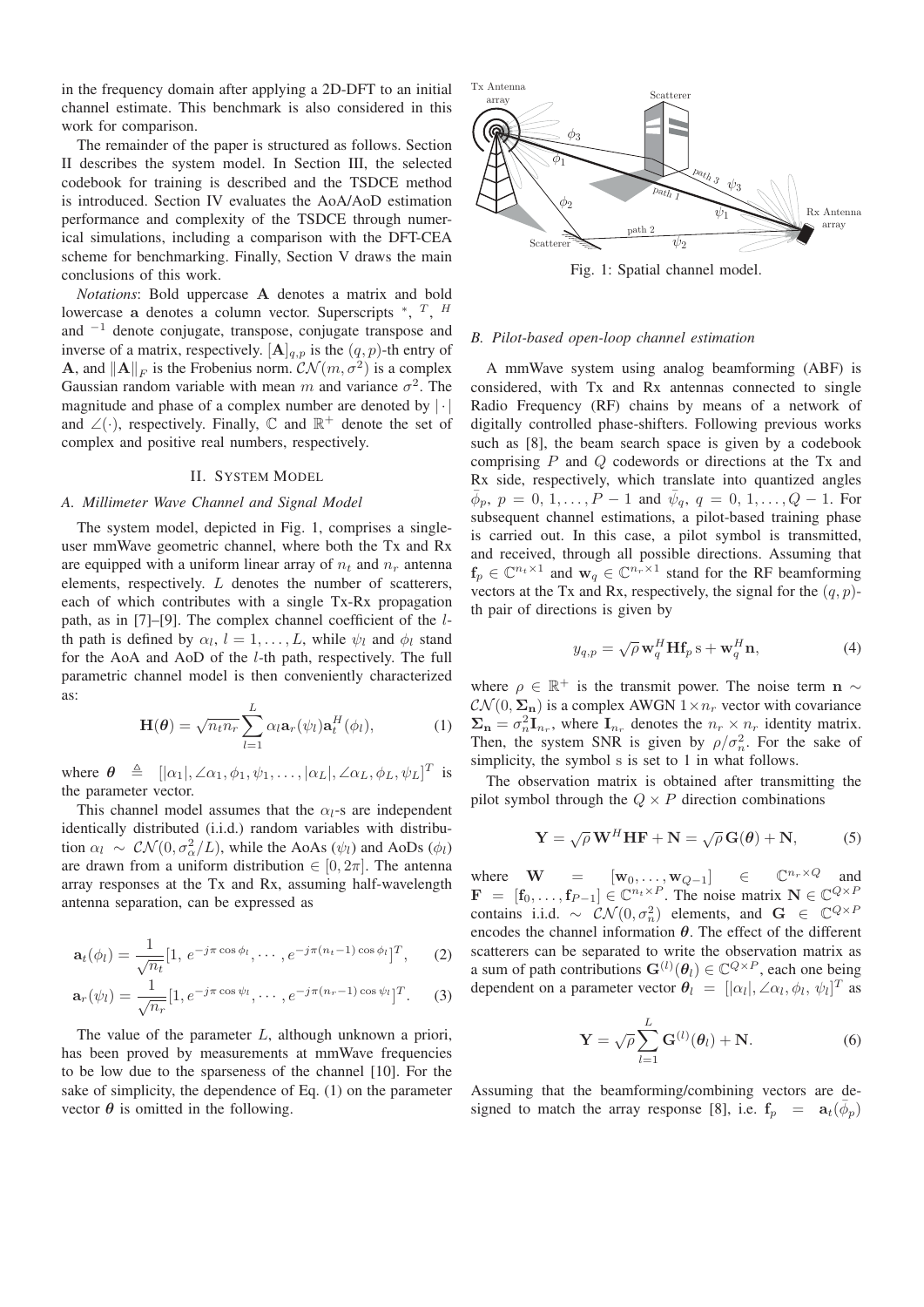

Fig. 2: Beampatterns for  $n_T = n_R = 16$  and  $Q = P = 16$ .

and  $\mathbf{w}_q = \mathbf{a}_r(\bar{\psi}_q)$ , the elements  $g_{q,p}^{(l)} = [\mathbf{G}^{(l)}(\theta_l)]_{q,p}$  are given by

$$
g_{q,p}^{(l)}(\boldsymbol{\theta}_l) = A_l \frac{1 - e^{-j\pi n_r(\cos\psi_l - \cos\bar{\psi}_q)}}{1 - e^{-j\pi(\cos\psi_l - \cos\bar{\psi}_q)}} \frac{1 - e^{j\pi n_t(\cos\phi_l - \cos\bar{\phi}_p)}}{1 - e^{j\pi(\cos\phi_l - \cos\bar{\phi}_p)}},\tag{7}
$$

where  $A_l = \alpha_l / \sqrt{n_t n_r}$ . Note that the observation matrix is sensitive to  $\cos \phi_l$  and  $\cos \psi_l$ , whereas the actual AoDs and AoAs cover the range  $[0, 2\pi]$ . Hence, the quantized angles  $\phi_p$ and  $\psi_q$  only need to consider the range  $[0, \pi]$ .

#### III. TRANSFORMED SPATIAL DOMAIN CHANNEL **ESTIMATION**

#### *A. DFT-based Codebook*

The TSDCE method considered in this work relies on the fact that, under a proper design of a DFT-based codebook for ABF, the observation matrix **Y** corresponds to the 2D-DFT of a sum of windowed complex sinusoids embedded in AWGN. This motivates solving the channel estimation problem in the transformed spatial domain, where the AoA and AoD for each channel path can be estimated by retrieving their associated angular frequencies:

$$
\omega_{\psi_l} = -\pi \cos(\psi_l), \quad \omega_{\phi_l} = \pi \cos(\phi_l). \tag{8}
$$

As shown in [5], each Eq. (7) corresponds to the 2D-DFT with  $Q \times P$  bins of a windowed complex sinusoid provided that

$$
e^{-j\pi \cos(\bar{\psi}_q)} = e^{j\frac{2\pi}{Q}q}, \quad q = 0, 1, \dots, Q - 1,
$$
 (9)

$$
e^{j\pi \cos(\bar{\phi}_p)} = e^{j\frac{2\pi}{P}p}, \quad p = 0, 1, \dots, P - 1. \quad (10)
$$

The variables  $\omega_{\psi_l}, \omega_{\phi_l} \in [-\pi, \pi]$  denote the angular frequencies of such complex sinusoid in each spatial direction, where the vertical direction is related to the AoA and the horizontal direction is related to the AoD. It follows that parameter vector for the l-th path in the transformed spatial domain becomes  $\boldsymbol{\omega}_l = [|\alpha_l|, \angle \alpha_l, \omega_{\phi_l}, \omega_{\psi_l}]^T$ .

To satisfy Eqs. (9) and (10), the following conditions are set on the selected codebook angles

$$
\cos(\bar{\phi}_p) = \mathcal{W}_{[-1,1]} \left( \frac{2p}{P} \right), \quad \cos(\bar{\psi}_q) = \mathcal{W}_{[-1,1]} \left( -\frac{2q}{Q} \right), \tag{11}
$$

where  $W_{[a,b]}(x) \triangleq x - (b-a) \left[ \frac{x-b}{b-a} \right]$ is the  $[a, b]$  wrapping operator with  $\lceil \cdot \rceil$  denoting the ceiling function. The above conditions imply simultaneously a uniform quantization in the



Fig. 3: Block diagram of the TSDCE algorithm.

range  $[-1, 1]$  for the cosine of the codebook angles and a specific codebook ordering at the Tx and Rx. An example of the resulting beampatterns at the Tx and Rx for  $Q = P = 16$ in a system with  $n_T = n_R = 16$  antennas is shown in Fig. 2.

Taking into account Eqs. (2) and (3) together with the relationships of Eq. (8), the elements  $h_{m,n} = [\mathbf{H}]_{m,n}$  can be written as

$$
h_{m,n} = \sum_{l=1}^{L} \alpha_l e^{j(\omega_{\psi_l} m + \omega_{\phi_l} n)}, \qquad (12)
$$

indicating that the channel consists of a sum of  $L$  complex sinusoids. If the proposed DFT-based codebook is selected as in Eq.(11), the 2D-IDFT of the observation matrix **Y**, expressed as **D**, results in the following elements  $d_{m,n} = [\mathbf{D}]_{m,n}$  in the transformed spatial domain

$$
d_{m,n}(\omega) = \begin{cases} \sum_{l=1}^{L} A_l e^{j \left(\omega_{\psi_l} m + \omega_{\phi_l} n\right)} + z_{m,n}, & \text{if } m < n_r, n < n_t \\ z_{m,n}, & \text{elsewhere} \end{cases}
$$
\n
$$
(13)
$$

where  $z_{m,n}$  belongs to a zero-mean complex Gaussian noise distribution with variance  $\sigma_z^2 = \frac{1}{QP} \sigma_n^2$ . The comparison of Eqs. (13) and (12), allows to identify that the  $n_r \times n_t$  upperleft submatrix of **D** is just a scaled and noisy version of **H**, where its spatial frequencies on the vertical and horizontal axes contain the directional information of the different channel paths.

#### *B. TSCDE method*

TSDCE is an iterative algorithm whose steps are summarized in Fig. 3. Starting from the most powerful path component  $(l = 1)$ , the first step is based on performing the 2D-IDFT to the observation matrix **Y** to obtain **D**. Next, a cropping step is performed to extract the upper-left submatrix containing the informative part of matrix **D**, denoted as  $\overline{\mathbf{D}}_{\mathbf{C}} \in \mathbb{C}^{n_r \times n_t}$ . Then, an estimate of the contribution corresponding to the most powerful path component is obtained after performing the singular value decomposition (SVD) of  $\overline{D}_C$  to achieve a rank-one approximation through the dominant singular-value, resulting in matrix  $D_{\rm C}$ .

The second step is based on the denoising properties of the unbiased 2D sample autocorrelation function (ACF), which is applied to  $\mathbf{D}_{\mathbf{C}}$  to obtain a new matrix  $\mathbf{R} \in \mathbb{C}^{n_r \times n_t}$ . The phase angle in elements of matrix **R** contain the necessary information for the estimation of  $\omega_{\psi_l}$  and  $\omega_{\phi_l}$ . More specifically, the phases of the first row and the first column of **R** provide the required frequency information.

In a third step, spatial frequency estimation is performed. Following the discussion in [5], the frequency estimation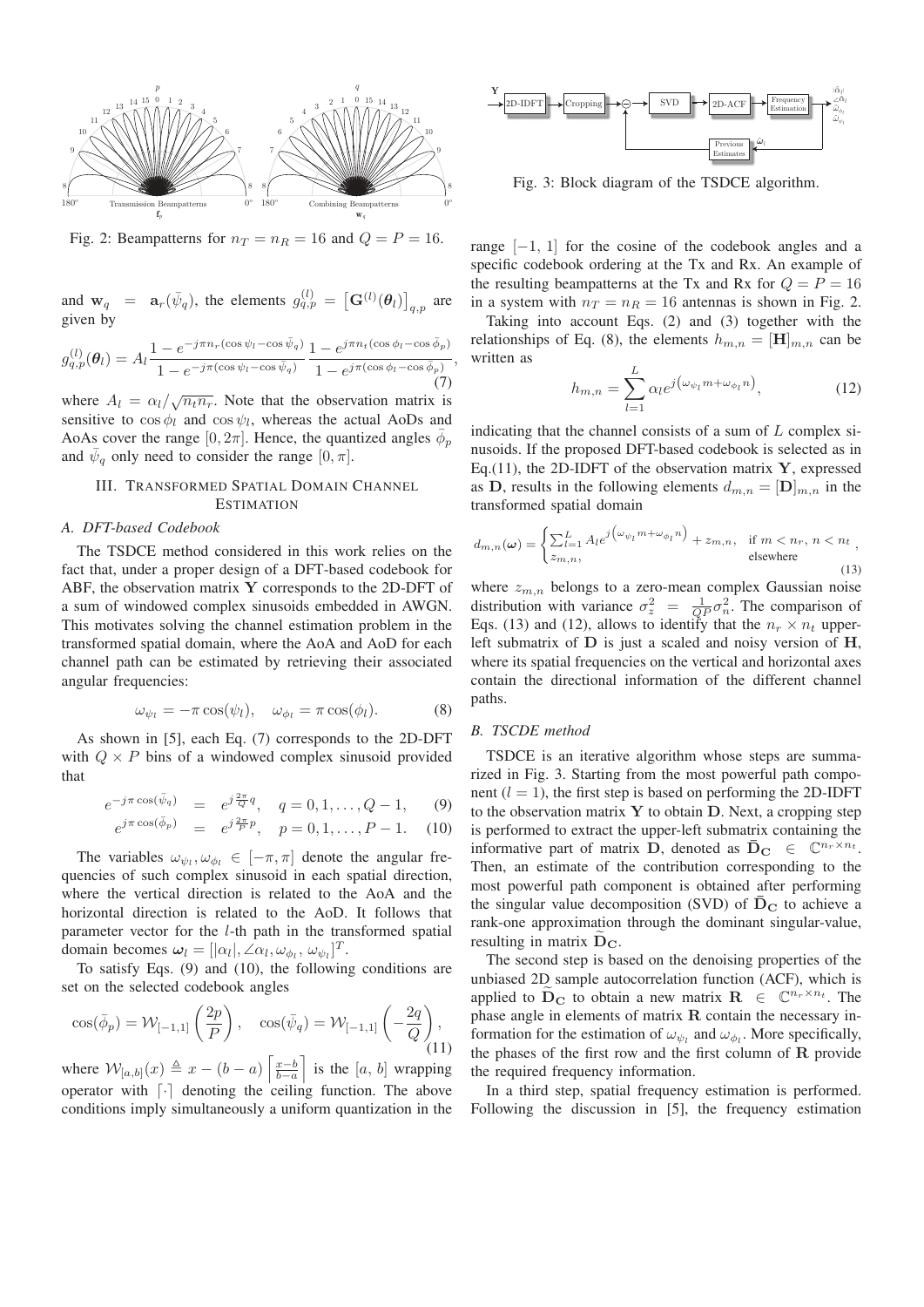

Fig. 4: Root Mean Square Error (RMSE) and  $P_D$  of angles estimated with TSDCE and DFT-CEA considering  $L = 3$  and  $n_t = n_r = 16$ , and different values of SNR and codebook sizes.

can be obtained by estimating the slopes of the unwrapped phase sequences (derived in the second step) in both the vertical and horizontal directions. The solution involves a fourstep process: unwrapping the phases, estimating the slope by weighted least squares (WLS), designing the weights for the WLS optimization problem and estimating the path complex coefficient (both  $|\hat{\alpha}_1|$  and  $\angle \hat{\alpha}_1$ ).

Estimating the rest of the paths of the channel follows the same steps as above, but the spatial domain observation matrix  $\bar{D}_C$  is updated by means of a successive interference cancellation (SIC) approach, so that the contribution from already reconstructed path components is suppressed (see Eq. (76) in [5]).

The iteration criterion in the TSDCE algorithm can be limited to a given number of desired path components to be extracted, without preventing the use of more realistic criteria. Once the estimates of the  $L$  path components are available after the first execution of the algorithm, these can be effectively used to cancel all the disturbing path contributions from the original observation, leading to enhanced estimates for all paths. To this end, the method has a parameter called K which allows to perform more estimation runs to refine the solution. As shown in [5], the method exhibits a SNR gain when  $QP > n_t n_r$ .

#### IV. PERFORMANCE EVALUATION

In this section, the AoA/AoD estimation performance and complexity of the TSDCE are obtained through numerical simulations. For SNR values ranging from -10 dB to 25 dB,  $10^5$ random realizations are generated following the observation model given in Eq. (5) with  $\rho = 1$ , i.e. the SNR definition is  $1/\sigma_n^2$ . AoA and AoD angles are drawn from a uniform



Fig. 5: RMSE and  $P_D$  of angles estimated with TSDCE and DFT-CEA for different values of SNR, considering  $L = 3$  and  $n_t = n_r = 32.$ 

distribution in the range  $[0, \pi]$ , whereas channel coefficients are drawn from a zero mean complex Gaussian distribution with variance  $1/L$ . The K parameter in the TSDCE is set to 3 for a good complexity versus performance tradeoff [5].

As a benchmark for comparison, we consider the DFT-based scheme (DFT-CEA) proposed in [6]. This method operates in the frequency domain after applying a 2D-DFT of  $N_{DFT}$ points to an initial channel estimate, and it obtains the AoAs and AoDs from the DFT peaks through iterative cancellation. As in [6], we set  $N_{DFT} = 1024$ .

#### *A. AoA and AoD performance*

To assess the AoA/AoD estimation accuracy, the RMSE of the angle measurements, calculated as

$$
\text{RMSE} = \sqrt{\frac{1}{|\mathcal{N}|} \sum_{i \in |\mathcal{N}|} (\vartheta_i - \hat{\vartheta}_i)^2},\tag{14}
$$

and the probability of detection  $(P_D)$  at different SNRs are obtained. A detection is considered successful if the associated RMSE  $\leq 1^\circ$ . According to this definition, the set of successfully detected angles is denoted by  $N$ , while  $\vartheta_i$  considers any AoA or AoD.

Fig. 4 analyzes the AoA/AoD estimation capability of the TSDCE and DFT-CEA methods with  $L = 3$  in terms of RMSE and  $P_D$ , considering  $n_T = n_R = 16$  and codebooks with  $Q = P = 16$  and  $Q = P = 32$  elements. At low SNRs, the DFT-CEA outperforms the TSDCE, since it exhibits a higher  $P_D$  than the TSDCE with similar RMSE. At medium to high SNRs, the TSDCE shows superior performance, since both methods present similar  $P_D$ , having the TSDCE lower RMSE values. Regarding the codebook sizes, both methods provide enhanced angle estimations when  $Q = P = 32$ . The latter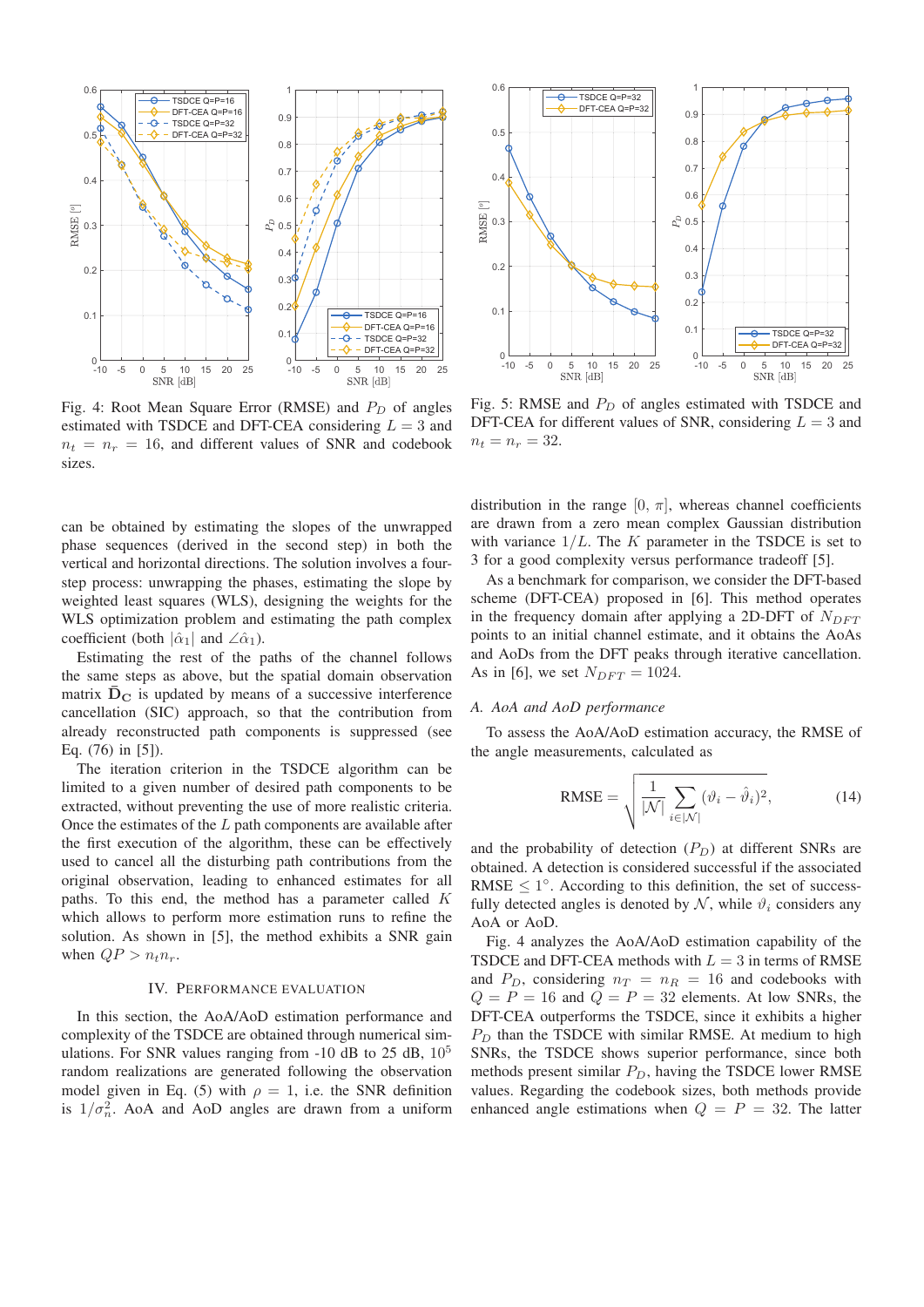

Fig. 6: RMSE and  $P_D$  of angles estimated with TSDCE and DFT-CEA for each channel path, considering  $L = 3$  and different values of SNR and antennas.

result is consistent with the expected SNR gain provided by having more codebook elements than antennas [5].

In Fig. 5, the number of antennas is increased to  $n_T$  =  $n_R = 32$ , setting the codebook sizes to  $Q = P = 32$ . It can be observed that the performances of both methods in terms of RMSE and  $P_D$  are enhanced. In constrast to the results shown in Fig. 4, the TSDCE outperforms the DFT-CEA at medium to high SNRs not only regarding RMSE values but also in terms of  $P_D$ . For SNRs below 5 dB, the DFT-CEA is a more competitive approach, providing lower RMSE and significantly higher  $P_D$  than the TSDCE.

Fig. 6 shows the AoA/AoD estimation results independently for each path in a channel with  $L = 3$ . Top subplots consider  $n_T = n_R = 16$  and  $Q = P = 16$ , whereas bottom subplots correspond to the  $n_T = n_R = 32$  and  $Q = P = 32$  case. From the  $n_T = n_R = 16$  results, we can observe that the TSDCE and DFT-CEA achieve the same  $P_D$  at high SNR, having the TSDCE lower RMSE for all paths. Also at high SNR, the estimation performances for the first and second paths (see  $l = 1$  and  $l = 2$  curves) converge, while the angle RMSE of the third path  $(l = 3)$  is higher. This effect is observed for both estimation methods. When  $n_T = n_R = 32$ , the TSDCE starts to outperform the DFT-CEA from a lower SNR point. As in the previous antenna configuration, the performances for the first and second paths converge, while the third path estimate is poorer. This effect is specially striking when looking at the DFT-CEA,  $l = 3$ ,  $P_D$  curve, where it can be seen that the  $P_D$ for the third path is substantially worse than for the rest.

#### *B. Computational complexity analysis*

The computational complexities of the TSDCE and DFT-CEA methods are compared in terms of average elapsed time to run the Matlab implementation of each algorithm. The simulations are carried out in a desktop computer with an Intel® Core™ i7-8700 Central Processing Unit at 3.20 GHz.

Fig. 7 compares the average runtime in seconds needed to estimate the AoA and AoD with the two considered methods, when the number of antennas is increased. To narrow down the possible options, two values for the number of estimated channel paths are selected  $(L = 3 \text{ and } L = 4)$  and three values for the number of antennas  $(n_T = \{16, 32, 64\})$ . In all cases, we set  $n_t = n_r = Q = P$ . It can be first noticed that